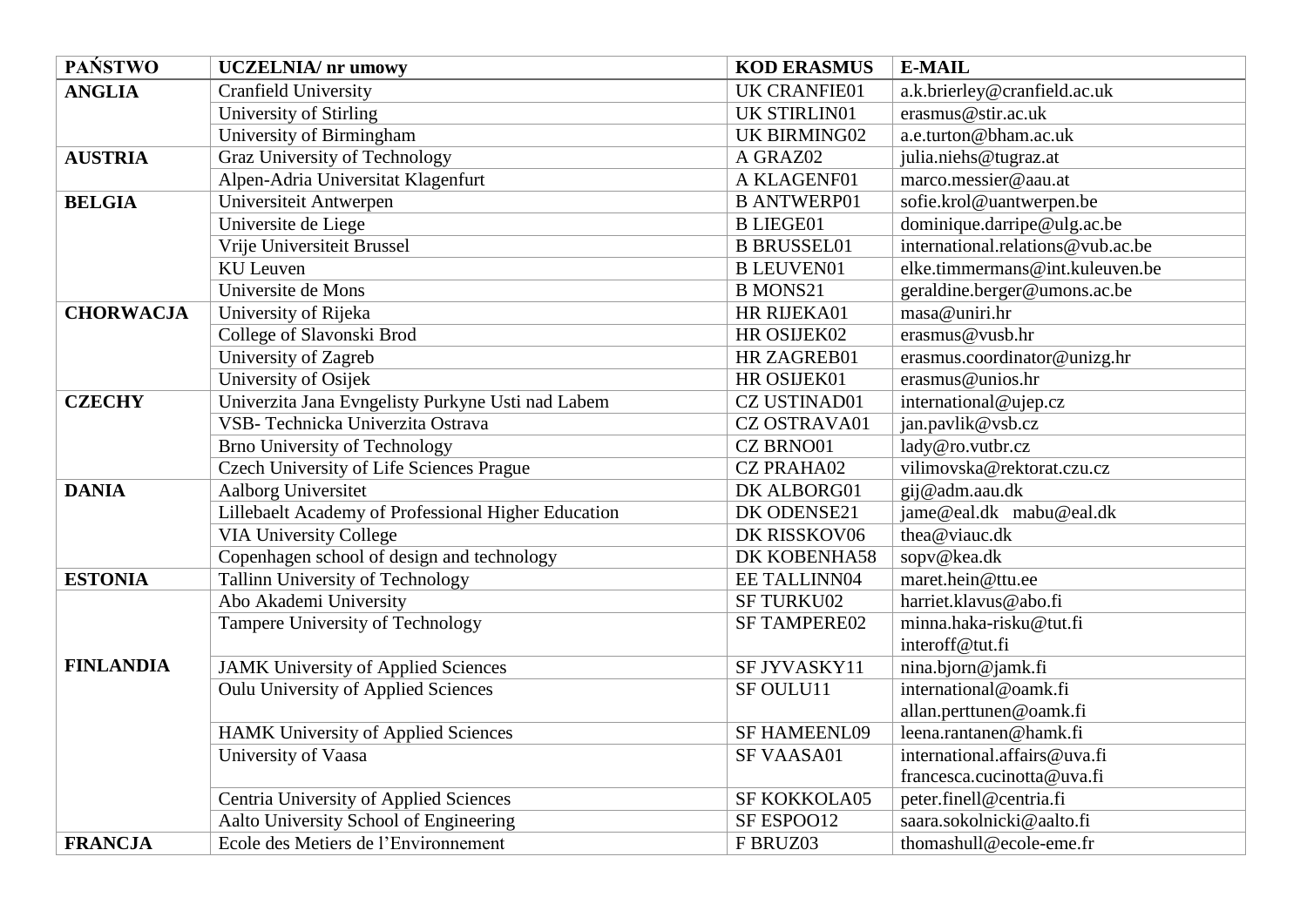| Universite Paris Dauphine                                  | F PARIS009           | nadia.wajnapel@dauphine.fr                 |
|------------------------------------------------------------|----------------------|--------------------------------------------|
| Institute Polytechnique de Grenoble                        | F GRENOBL22          | virginie.klasser@grenoble-inp.fr           |
|                                                            |                      | international.welcomeservices@grenoble-    |
|                                                            |                      | inp.fr                                     |
| Universite de Strasbourg                                   | F STRASBO48          | sandra.rebel@unistra.fr                    |
| Ecole Nationale des Travaux Publics de l'Etat              | F VAULX-V02          | brendan.keenan@entpe.fr                    |
| Universite d'Angers                                        | F ANGERS01           | john.webb@univ-angers.fr                   |
| <b>INSA Centre Val de Loire</b>                            | FBLOIS11             | clotilde.routier@insa-cvl.fr               |
| Universite de Poitiers                                     | F POITIER01          | christine.robuchon@univ-poitiers.fr        |
| Ecole Nationale Superieure de Mecanique et d'Aerotechnique | F POITIER05          | international@ensma.fr                     |
| Ecole Nationale d'Ingenieurs de Metz                       | F METZ05             | rezg@enim.fr rusinek@enim.fr               |
| Universite Paris-Est Marne-la-Vallee                       | F PARIS225           | irina-nicoleta.simion@u-pem.fr             |
| Universite Lumiere Lyon 2                                  | FLYON02              | emmanuelle.lop@univ-lyon2.fr               |
| Telecom-ParisTech                                          | F PARIS083           | jean-francois.naviner@telecom-paristech.fr |
|                                                            |                      | international@telecom-paristech.fr         |
| Ecole Nationale Superieure d'Architecture de Bretagne      | F RENNES16           | catherine.david@rennes.archi.fr            |
|                                                            |                      | jean-francois.roullin@rennes.archi.fr      |
| Ecole Nationale Superieure d'Architecture de Nancy         | F NANCY38            | ri@nancy.archi.fr                          |
| Universite Lille 1                                         | FLILLE01             | veronique.level@univ-lille1.fr             |
|                                                            |                      | laure.barreteau@univ-lille1.fr             |
| Universite de Bretagne Occidentale                         | F BREST01            | dei@univ-brest.fr                          |
| Universite d'Artois                                        | FARRAS <sub>12</sub> | sri@univ-artois.fr                         |
|                                                            |                      | manon.benaouda@univ-artois.fr              |
| <b>INSA</b> de Strasbourg                                  | F STRASBO31          | angelika.hammann@insa-strasbourg.fr        |
|                                                            |                      | diana.signolet@insa-strasbourg.fr          |
| Institut Catholique d'Arts et Metiers                      | FLILLE16             | catherine.maury@icam.fr                    |
| Universite d'Evry val d'Essone                             | FEVRY04              | rel-int@univ-evry.fr                       |
| Universite Rabelais                                        | FTOURS01             | erasmus@univ-tours.fr                      |
| Universite d'Orleans                                       | F ORLEANS01          | bri.cst@univ-orleans.fr                    |
|                                                            |                      | jessica.lopes@univ-orleans.fr              |
| <b>Telecom Bretagne</b>                                    | F BREST09            | anne.pierre-duplessix@telecom-bretagne.eu  |
| Ecole Nationale Superieure d'Architecture de Normandie     | F ROUEN19            | international@rouen.archi.fr               |
|                                                            |                      | fabienne.fendrich@rouen.archi.fr           |
| <b>Telecom SudParis</b>                                    | FEVRY11              | laura.landes@telecom-sudparis.eu           |
| Universite du Littoral Cote d'Opale                        | F DUNKERQ09          | nicolas.waldhoff@eilco-ulco.fr             |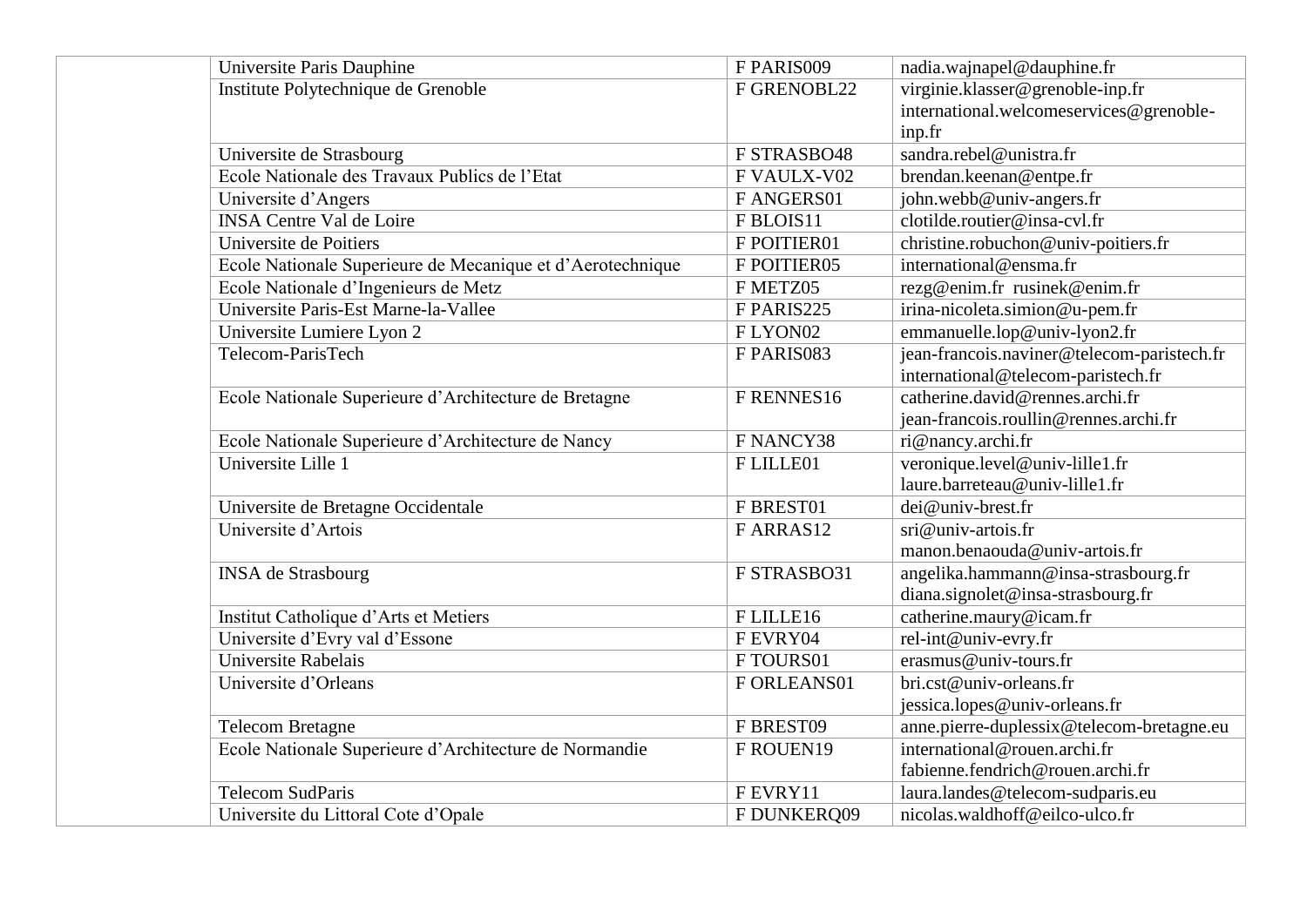|                  | Universite de Lorraine                                        | F NANCY43          | stephanie.gallaire@univ-lorraine.fr   |
|------------------|---------------------------------------------------------------|--------------------|---------------------------------------|
|                  |                                                               |                    | marie-christine.viry@univ-lorraine.fr |
|                  | Universite de Technologie de Compiegne                        | F COMPIEG01        | marie-christine.behin@utc.fr          |
| <b>GRECJA</b>    | University of Thessaly                                        | <b>G VOLOS01</b>   | irep@uth.gr                           |
|                  | University of Patras                                          | <b>G PATRA01</b>   | llp.incoming@upatras.gr               |
|                  | Technologiko Ekpaideftiko Idryma-Pirea                        | G EGALEO01         | spatsikas@yahoo.gr eu@teipir.gr       |
|                  | National Technical University of Athens                       | <b>G ATHINE02</b>  | amoropul@central.ntua.gr              |
|                  | University of Piraeus                                         | <b>G PIREAS01</b>  | rector@unipi.gr                       |
|                  |                                                               |                    | publ@unipi.gr                         |
|                  | Alexander Technological Educational Institute of Thessaloniki | <b>G THESSAL12</b> | ptzionas@teithe.gr                    |
|                  |                                                               |                    | socrates@teithe.gr                    |
| <b>HISZPANIA</b> | Universidad Politecnica de Madrid                             | E MADRID05         | international.europe@upm.es           |
|                  | Universidad de Jaen                                           | E JAEN01           | dprendon@ujaen.es secrel@ujaen.es     |
|                  | Universidad del Pais Vasco                                    | E BILBAO01         | directoria.internacional@ehu.es       |
|                  | Universidad de Valladolid                                     | E VALLADO01        | relint@uva.es                         |
|                  | Universidade de Vigo                                          | E VIGO01           | ori@uvigo.es                          |
|                  | Universidad Politecnica de Cartagena                          | E MURCIA04         | relint@upct.es                        |
|                  | Universidad Pontifica de Salamanca                            | E SALAMAN01        | relint@upsa.es                        |
|                  | Universitat Politecnica de Catalunya-Barcelona Tech           | E BARCELO03        | jose.parra@upc.edu                    |
|                  |                                                               |                    | international.epseb@upc.edu           |
|                  | Universidad de Granada                                        | E GRANADA01        | intlinfo@ugr.es                       |
|                  | Escola Tecnica Superior d'Enginyeria de Telecomunicacio de    | E BARCEL03         | mobilitat@etsetb.upc.edu              |
|                  | Barcelona-UPC                                                 |                    |                                       |
|                  | Universidad de Malaga                                         | E MALAGA02         | lbarranco@uma.es                      |
|                  | Universidad Carlos III de Madrid                              | E MADRID14         | fatima.terol@uc3m.es                  |
|                  | Universidad de Leon                                           | E LEON01           | internacional@unileon.es              |
|                  | Universitat Rovira i Virgili                                  | E TARRAGO01        | marina.casals@urv.cat                 |
|                  |                                                               |                    | mou@urv.cat                           |
|                  | Universitat Politecnica de Valencia                           | E VALENCI02        | pagusti@upvnet.upv.es                 |
|                  | Universidad de Zaragoza                                       | E ZARAGOZ01        | relint@unizar.es                      |
|                  | Universidade da Coruna                                        | E LACORU01         | erasmus@udc.es                        |
|                  |                                                               |                    | rrii@udc.es                           |
|                  | Universidad de Cantabria                                      | E SANTAND01        | vr.internacional@unican.es            |
|                  |                                                               |                    | castrog@gestion.unican.es             |
|                  | Universidad de Las Palmas de Gran Canaria                     | E LAS-PAL01        | dimov@ulpgc.es                        |
|                  |                                                               |                    | relint@ulpgc.es                       |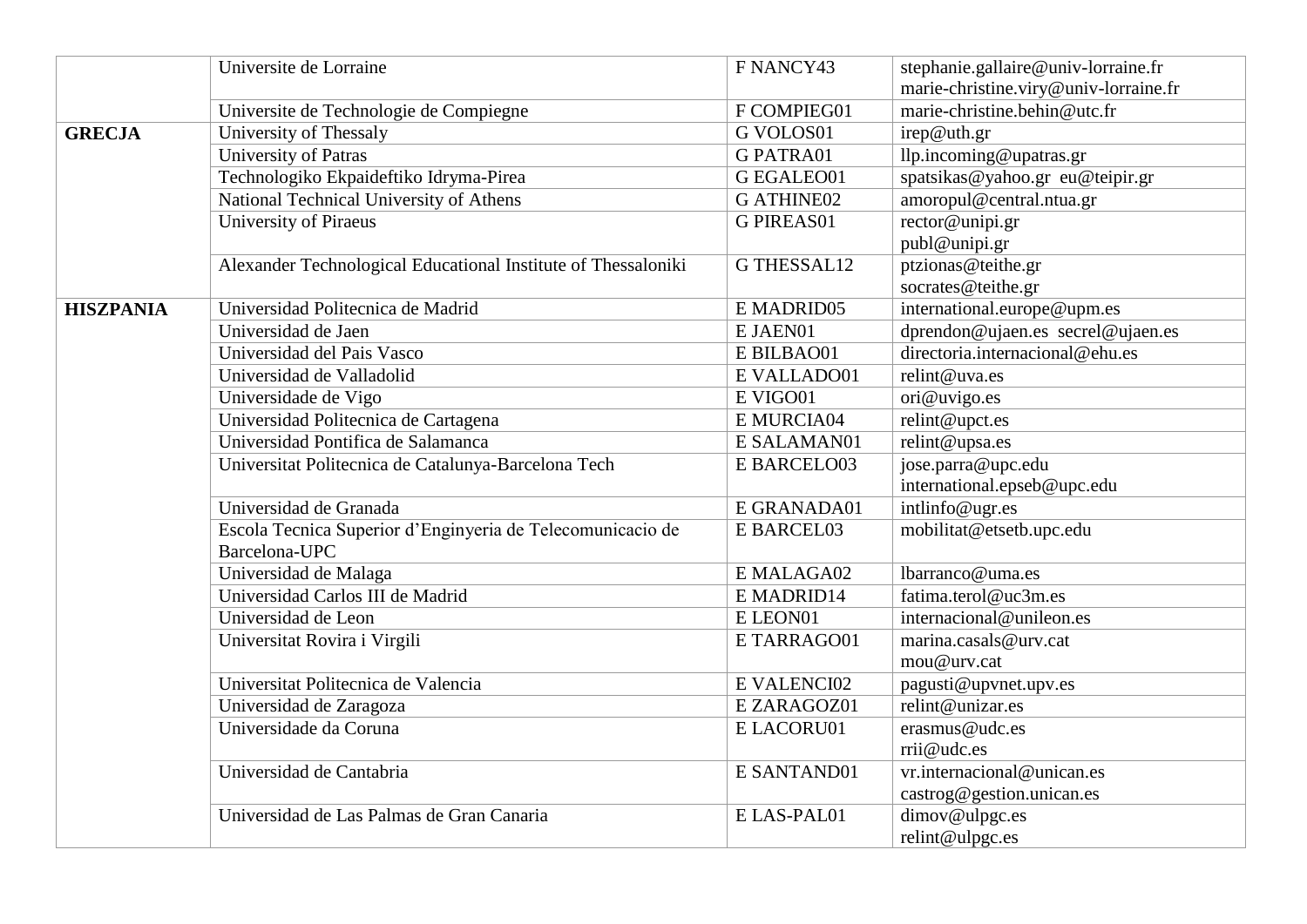| <b>HOLANDIA</b>   | Technische Universiteit Eindhoven                        | NL EINDHOV17  | a.r.l.a.dijkhuis@tue.nl                   |
|-------------------|----------------------------------------------------------|---------------|-------------------------------------------|
| <b>LITWA</b>      | Vilnius Gediminas Technical University                   | LT VILNIUS02  | erasmus@vgtu.lt                           |
| <b>LUKSEMBURG</b> | Universite du Luxembourg                                 | LUX LUX-VIL01 | helene.devaulx@uni.lu                     |
|                   |                                                          |               | seve.mobility@uni.lu                      |
| <b>ŁOTWA</b>      | <b>Riga Technical University</b>                         | LV RIGA02     | jolanta.jurevica@rtu.lv                   |
| <b>MACEDONIA</b>  | SS. Cyril and Methodius University in Skopje             | MK SKOPJE01   | ana.lazarevska@mf.edu.mk                  |
|                   | Hochschule Niederrhein                                   | D KREFELD01   | margot.timmer@hs-niederrhein.de           |
|                   | Universitat Augsburg                                     | D AUGSBURG01  | silvia.reissner-jenne@aaa.uni-augsburg.de |
|                   | Technische Universitat Braunschweig                      | D BRAUNSC01   | b.mehlhorn@tu-bs.de                       |
|                   | Fachhochschule Brandenburg                               | D BRANDEN01   | wolffh@fh-brandenburg.de                  |
|                   | Technische Hochschule Wildau                             | D WILDAU01    | angelika.schubert@th-wildau.de            |
|                   | Beuth Hochschule fur Technik Berlin                      | D BERLIN04    | ausland@beuth-hochschule.de               |
| <b>NIEMCY</b>     |                                                          |               | borchert@beuth-hochschule.de              |
|                   | Universitat Siegen                                       | D SIEGEN01    | io@zv.uni-siegen.de                       |
|                   |                                                          |               | nathalie.bourin-budig@zv.uni-siegen.de    |
|                   | <b>Technische Universitat Dresden</b>                    | D DRESDEN02   | ilk@ilk.mw.tu-dresden.de                  |
|                   | Fachhochschule Stralsund                                 | D STRALSU01   | antje.pedde@fh-stralsund.de               |
|                   | Hochschule Offenburg                                     | D OFFENBU01   | birgit.teubner@hs-offenburg.de            |
|                   | Universitat Bielefeld                                    | D BIELEFE01   | karin.kruse@uni-bielefeld.de              |
|                   | University of Kaiserslautern                             | D KAISERS01   | erasmus@verw.uni-kl.de                    |
|                   | Fachhochschule Köln                                      | D KOLN04      | janina.knoell@fh-koeln.de                 |
|                   | Ostfalia Hochschule fur Angewandte Wissenschaften        | D WOLFENB01   | h.zimpel@ostfalia.de                      |
|                   | Leibniz Universitat Hannover                             | D HANNOVE01   | francesco.ducatelli@zuv.uni-hannover.de   |
|                   | Goethe Universitat                                       | D FRANKFU01   | erasmus-io@uni-frankfurt.de               |
|                   | Hochschule Zittau/Görlitz                                | D ZITTAU01    | s.kuehne@hszg.de                          |
|                   | <b>Universitat Stuttgart</b>                             | D STUTTGA01   | schuster@ia.uni-stuttgart.de              |
|                   | HafenCity Universitat Hamburg                            | D HAMBURG12   | christiane.brueck@hcu-hamburg.de          |
|                   |                                                          |               | erasmus@hcu-hamburg.de                    |
|                   | Fachhoschule Frankfurt am Main                           | D FRANKFU04   | lipski@aa.fh-frankfurt.de                 |
|                   |                                                          |               | elange@aa.fh-frankfurt.de                 |
|                   | <b>RWTH Aachen University</b>                            | D AACHEN01    | claudia.hanke@zhv.rwth-aachen.de          |
|                   | <b>Technische Universitat Dortmund</b>                   | D DORTMUN01   | silke.viol@tu-dortmund.de                 |
|                   | Brandenburg University of Technology Cottbus-Senftenberg |               | karin.robel@b-tu.de                       |
|                   | Karlsruher Institut für Technologie                      | D KARLSRU01   | erasmus-in@intl.kit.edu                   |
|                   | Hochschule Emden-Leer                                    | D EMDEN02     | international.office@hs-emden-leer.de     |
|                   | University of Paderborn                                  | D PADERBO01   | io-erasmus@zv.upb.de                      |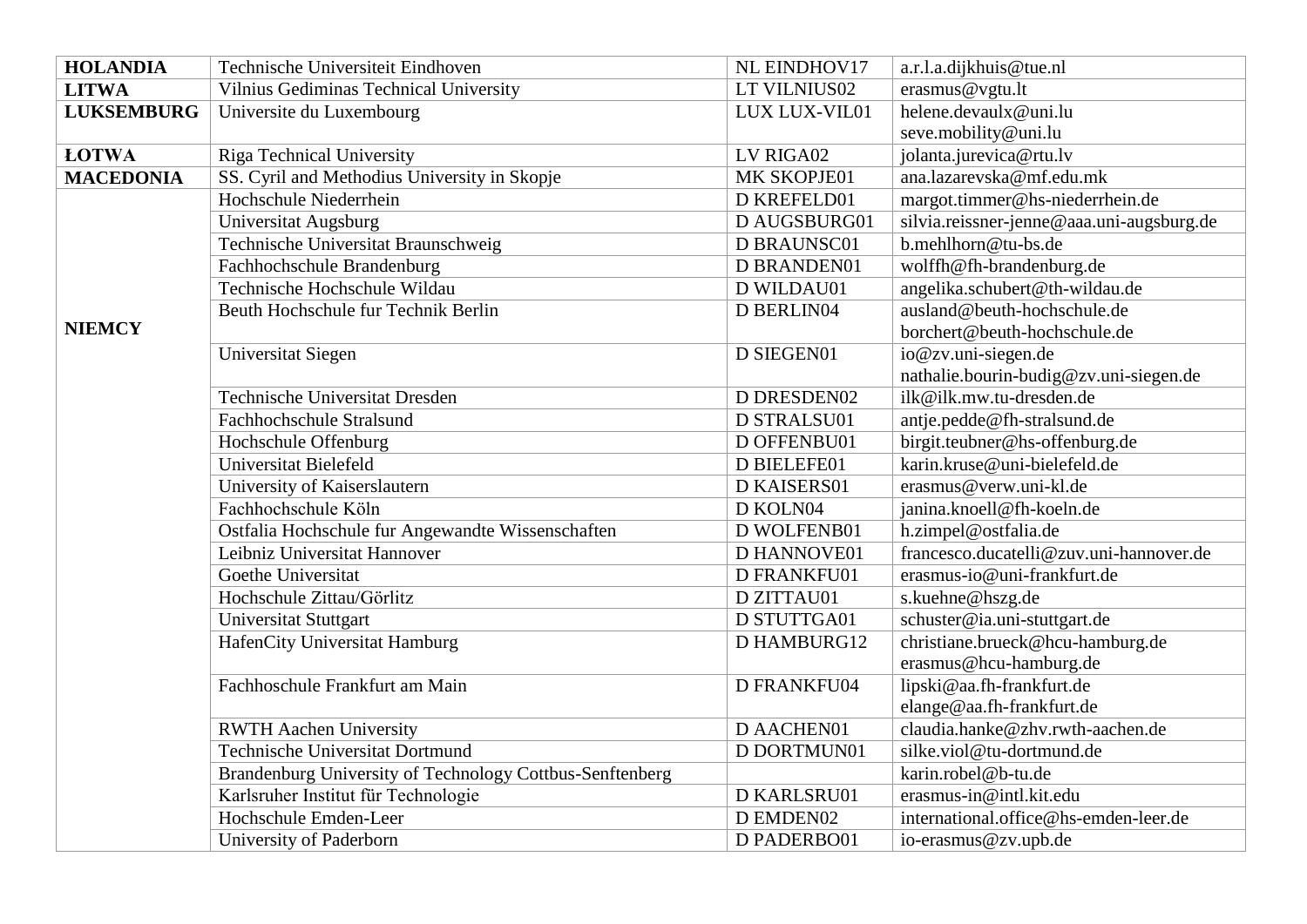|                   |                                            |                     | nicola.weinert@zv.upb.de         |
|-------------------|--------------------------------------------|---------------------|----------------------------------|
|                   | Westfalische Hochschule                    | D GELSENK02         | erasmus@w-hs.de                  |
|                   | University of Rostock                      | D ROSTOCK01         | auslandsamt@uni-rostock.de       |
|                   | <b>Hochschule Bremen</b>                   | D BREMEN04          | ilka.knippel@hs-bremen.de        |
|                   | <b>OTH Regensburg</b>                      | D REGENSB02         | auslandsamt@oth-regensburg.de    |
|                   | Leipzig University of Applied Sciences     | D LEIPZIG02         | internationales@htwk-leipzig.de  |
|                   | University Mittweida                       | DE MITTWEI01        | langhamm@hs-mittweida.de         |
| <b>PORTUGALIA</b> | Polytechnic Institute of Braganca          | P BRAGANC01         | sylwia@ipb.pt                    |
|                   | University of Porto                        | P PORTO02           | sri@reit.up.pt                   |
|                   | Universidade do Minho                      | P BRAGA01           | sri@sri.uminho.pt                |
|                   | Instituto Superior de Engenharia de Lisboa | PLISBOA05           | nrinternacionais@isel.pt         |
|                   | Universidade da Beira Interior             | P COVILHA01         | vrensino@ubi.pt                  |
|                   |                                            |                     | erasmus.mobilidade@ubi.pt        |
|                   | Tecnico Lisboa                             | PLISBOA109          | silvia.santos@tecnico.ulisboa.pt |
|                   | Universidade Nova de Lisboa                | PLISBOA03           | erasmus@unl.pt                   |
|                   | Universidade de Catolica Portuguesa        | PLISBOA01           | mluz@crb.ucp.pt                  |
|                   | Polytechnic Institute of Coimbra           | P COIMBRA02         | nunoferreira@ipc.pt              |
|                   |                                            |                     | dga.sri@ipc.pt                   |
| <b>RUMUNIA</b>    | "Eftimie Murgu" University of Resita       | RO RESITA01         | birelex@uem.ro                   |
|                   | Universitatea Politehnica din Bucuresti    | RO BUCURES11        | socrates@rectorat.pub.ro         |
|                   | Technical University of Cluj Napoca        | RO CLUJNAP05        | mhorgos@ubm.ro                   |
|                   | Universitatea din Oradea                   | RO ORADEA01         | cburan@uoradea.ro                |
| <b>SLOWACJA</b>   | Alexander Dubcek University of Trencin     | <b>SK TRENCIN01</b> | erasmus@tnuni.sk                 |
|                   | Matej Bel University                       | SK BANSKA01         | jana.prasovska@umb.sk            |
|                   |                                            |                     | alena.dobrotova@umb.sk           |
|                   | <b>Technical University of Kosice</b>      | <b>SK KOSICE03</b>  | vladimir.modrak@tuke.sk          |
|                   |                                            |                     | jozef.marcincin@tuke.sk          |
|                   | Slovak University of Technology Bratislava | <b>SK BRATISL01</b> | tatiana.zemberyova@stuba.sk      |
|                   | University of Zilina                       | <b>SK ZILINA01</b>  | peter.fabian@rekt.uniza.sk       |
| <b>SLOWENIA</b>   | University of Ljubljani                    | SI LJUBLJA01        | katja.cerjak@uni-lj.si           |
|                   | University of Maribor                      | SI MARIBOR01        | erasmus@um.si                    |
| <b>SZWAJCARIA</b> | Universitat Bern                           | CH BERN01           | martina.thuerig@int.unibe.ch     |
| <b>SZWECJA</b>    | Lulea University of Technology             | S LULEA01           | annacarin.larsson@ltu.se         |
|                   | Mid Sweden University                      | S MIDSWED01         | cathrine.gladh@miun.se           |
|                   |                                            |                     | kent.bertilsson@miun.se          |
|                   | Linköpings Universitet                     | S LINKOPI01         | international@lith.liu.se        |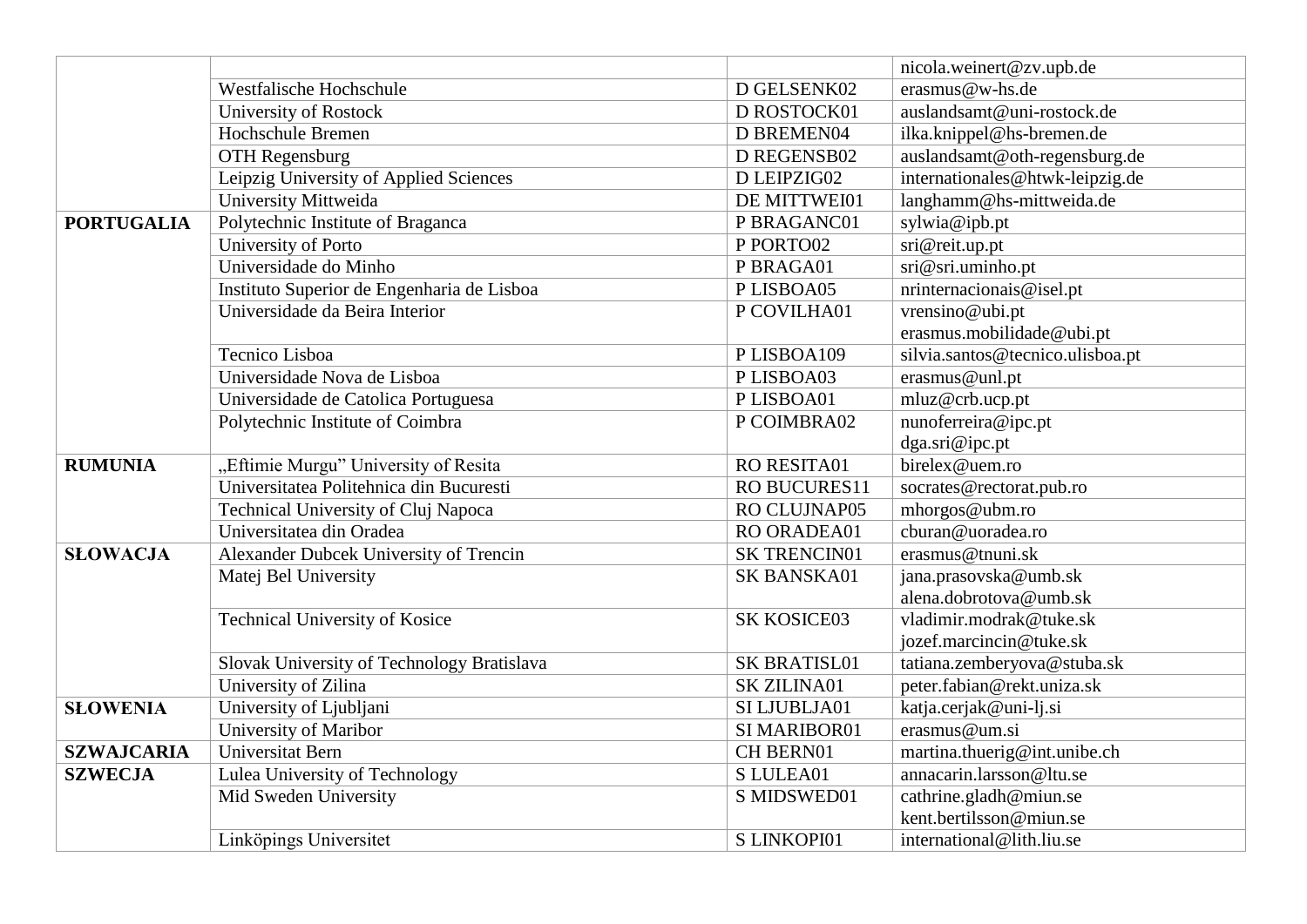| <b>TURCJA</b> | <b>Selcuk University</b>                               | TR KONYA 01      | erasmus@selcuk.edu.tr                  |
|---------------|--------------------------------------------------------|------------------|----------------------------------------|
|               | Eskişehir Osmangazi University                         | TR ESKISEH02     | erasmus@ogu.edu.tr                     |
|               | Pamukkale University                                   | TR DENIZLI01     | stoprak@pau.edu.tr                     |
|               | Marmara Universitesi                                   | TR ISTANBU05     | erasmus@marmara.edu.tr                 |
|               | <b>Cukurova University</b>                             | TR ADANA01       | erasmus@cu.edu.tr                      |
|               | Istanbul Teknik Universitesi                           | TR ISTANBU04     | erasmus@itu.edu.tr                     |
|               | Hacettepe University                                   | TR ANKARA03      | uhus@hacettepe.edu.tr                  |
|               | Izmir Katip Çelebi University                          | TR IZMIR08       | tancan.uysal@ikc.edu.tr                |
|               | <b>Yildiz Technical University</b>                     | TR ISTANBU07     | erasmus@yildiz.edu.tr                  |
|               | Kadir Haş University                                   | TR ISTANBU16     | erasmus@khas.edu.tr                    |
|               | <b>Uludag University</b>                               | TR BURSA01       | ilkin@uludag.edu.tr                    |
|               |                                                        |                  | intoffice@uludag.edu.tr                |
|               | <b>Bogazici University</b>                             | TR ISTANBU01     | erasmus-info@boun.edu.tr               |
|               | Özyegin University                                     | TR ISTANBU31     | international.relations@ozyegin.edu.tr |
|               | Pamukkale University                                   | TR DENIZLI01     | stoprak@pau.edu.tr                     |
|               | Gebze Institute of Technology                          | TR KOCAELI01     | aren@gyte.edu.tr erasmus@gyte.edu.tr   |
|               | Namik Kemal Unviersity                                 | TR TEKIRDA01     | rmutlu@nku.edu.tr                      |
|               | Erzincan University                                    | TR ERZINCA01     | uturan@erzincan.edu.tr                 |
|               | Istanbul Aydin University                              | TR ISTANBU25     | pinarelbasan@aydin.edu.tr              |
|               | Mustafa Kemal Universtiy                               | TR HATAY01       | erasmus@mku.edu.tr                     |
|               |                                                        |                  | mkuerasmus@gmail.com                   |
|               | Kirklareli University                                  | TR KIRKLAR01     | akkor@klu.edu.tr                       |
|               |                                                        |                  | ruveyda.ozturk@klu.edu.tr              |
|               | <b>Firat University</b>                                | TR ELAZIG01      | asasmaz@firat.edu.tr                   |
|               | Kocaeli University                                     | TR KOCAELI02     | akmang@kocaeli.edu.tr                  |
|               | Afyon Kocatepe University                              | TR AFYON01       | taktak@aku.edu.tr                      |
|               | <b>Suleyman Demirel University</b>                     | TR ISPARTA01     | erasmus@sdu.edu.tr                     |
|               | <b>TED University</b>                                  | TR ANKARA18      | serhat.gul@tedu.edu.tr                 |
|               | <b>Erciyes University</b>                              | TR KAYSERI01     | erasmus@erciyes.edu.tr                 |
| <b>WEGRY</b>  | College of Nyiregyhaza                                 | HU NYIREGY04     | international.center@nyf.hu            |
|               | College of Dunaujvaros                                 | HU DUNAUJ01      | international@mail.duf.hu              |
|               | <b>Budapest University of Technology and Economics</b> | HU BUDAPES02     | erasmus@kth.bme.hu                     |
|               | Kodolanyi Janos University of Applied Sciences         | HU SZVAR01       | horvatieva@kodolanyi.hu                |
| <b>WŁOCHY</b> | Universita di Bologna                                  | I BOLOGNA01      | erasmus@unibo.it                       |
|               | Universita degli studi di Padova                       | I PADOVA01       | erasmus@unipd.it                       |
|               | Universita degli Studi di Milano-Bicocca               | <b>IMILANO16</b> | incoming.erasmus@unimib.it             |